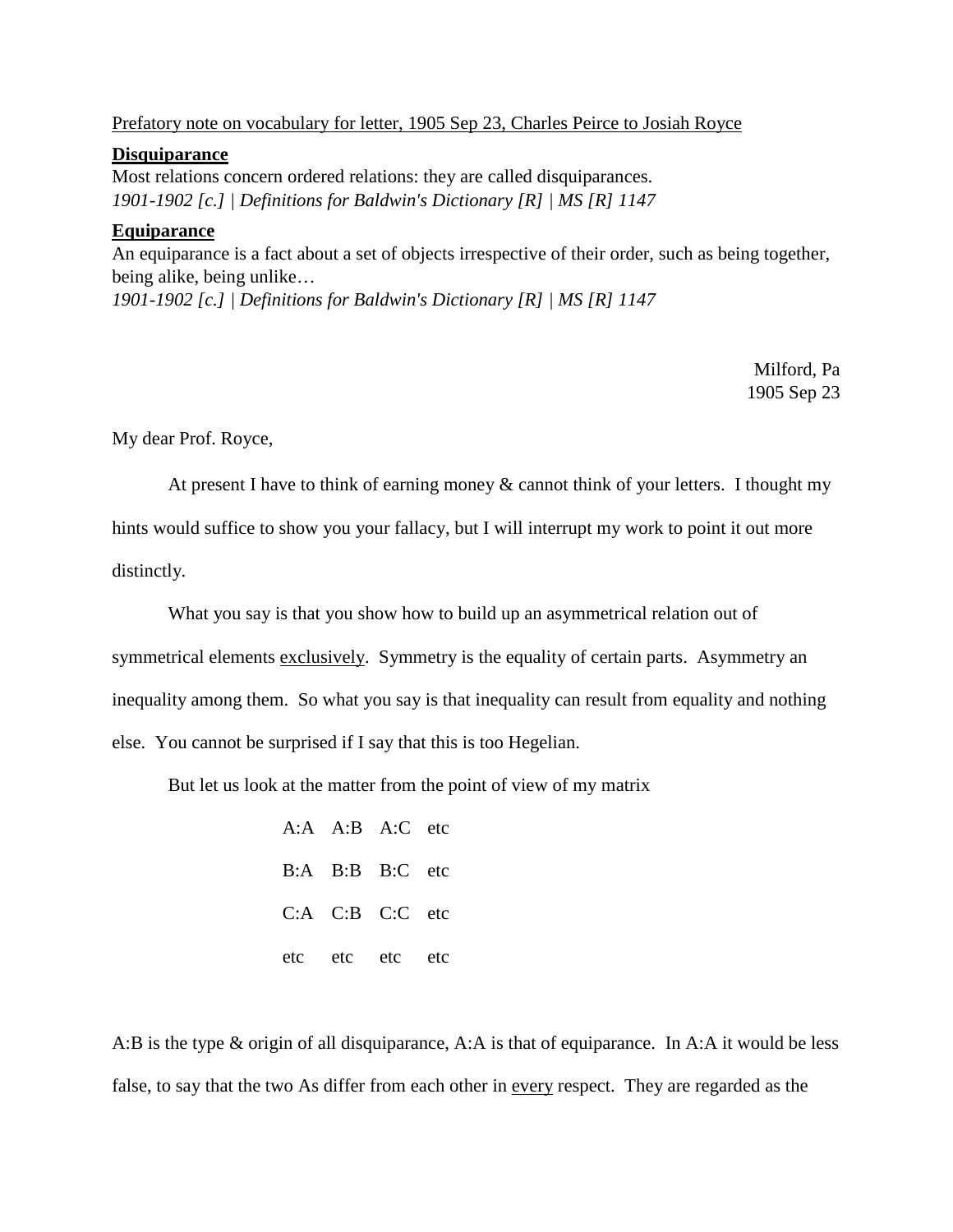same only by neglecting the element of secondness & when that is neglected there no longer is properly any relation. /2/ Therefore even here we see that equiparance is only disquiparance veiled. The reason I used a symmetrical sign, the colon, in this matrix was not that, although it is necessary to distinguish the related from the correlate, yet it is not from that distinction, or from the disquiparance of the relation it marks, as much in A:A as in A:B that the disquiparance of the relation A:B arises. The origin of disquiparances is exhibited in my matrix. It consists in the secondness & unlikeness of the matter. The matter is this brute element that logic leaves out of account, through it much recognize its presence  $\&$  its brute unlikenesses. This brute element is Secondness. Disquiparance is genuine secondness. Equiparance may arise from every A:B element of a relation being accompanied by B:A. Such equiparance, built out of disquiparances, on being combined with another equiparance (unlike it  $&*$  therefore by a disquiparant relation of combination) may result in a disquiparance, thus

$$
(A:B + B:A) (A:A = (B:A))
$$

This simply one of the disquiparant elements that was originally in one or other factors, one is partly from one & partly from the other

$$
(A:B + B:A) (A:C + C:A) = (B:C)
$$

Where (B:C) is due to the disquiparant elements B:A and A:C. /3/ Thus I not only represented at the outset of my studies that disquiparance results from the difference of matter (difference of matter being a matter of form, that, being something which logic has to take into account) but in showing, as I often have, that disquiparance is the genuine (original), and equiparance only the degenerate, or weakened, form of dyadism, I have usually used notations which exhibit this fact that the whole disquiparance can be thrown back into the matter whence it originates.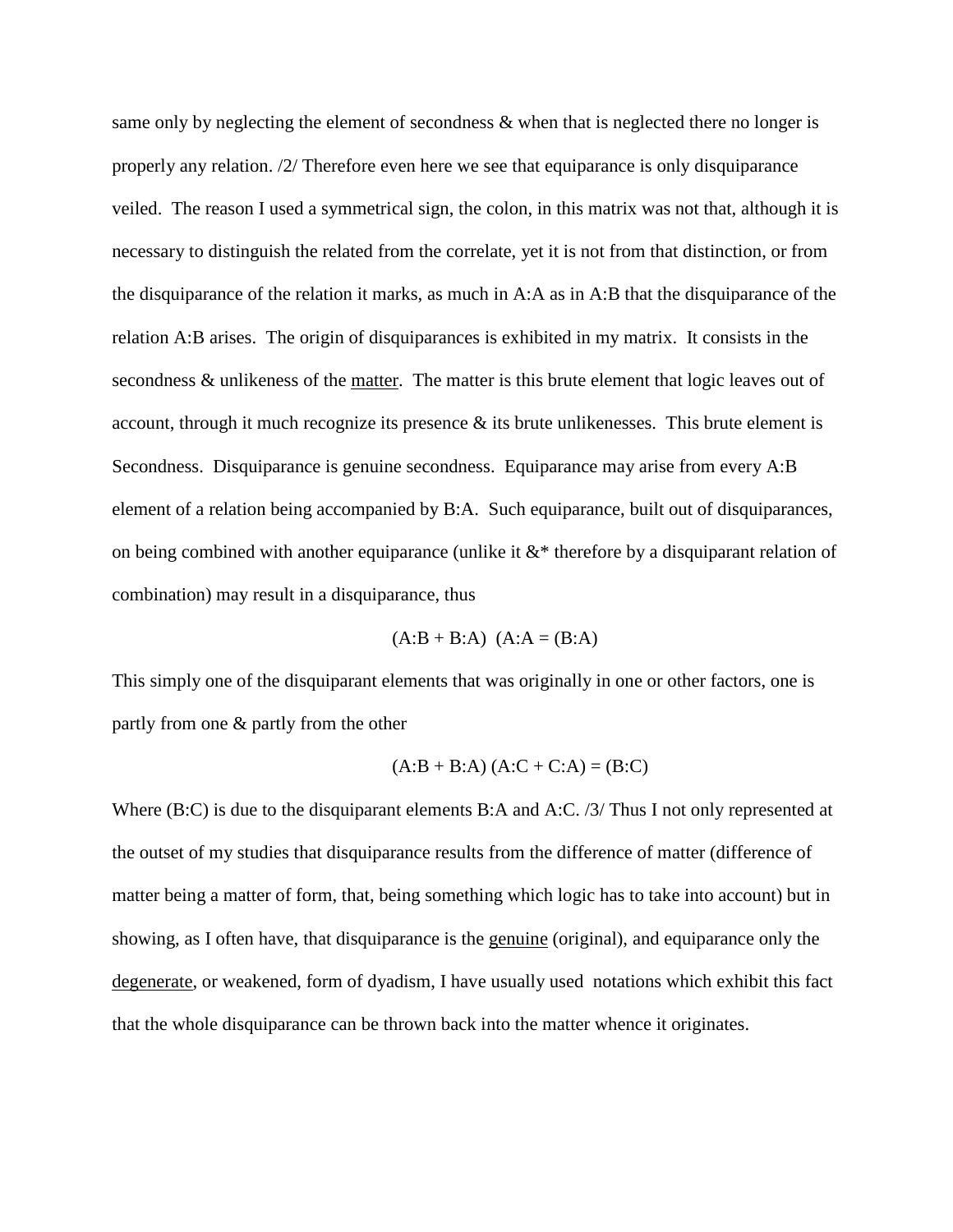Thus in my existential graphs the only signs except the spots, which compose the matter, are writings graphs together on the sheet, uniting tails of spots by line of identity (which express identity only, and the cut, which expresses the equiparant relation of negation. So that I always distinctly said that the origin of genuine secondness was in experiencing. But equiparance is nothing but eviscerated disquiparance. Disquiparance cannot be built out of equiparant elements along. For the only pure equiparances are of the forms  $A:A$ ,  $A:A + B:B$ ,  $A:A + B:B + C:C$ , etc. (Only A:A is quite pure.)

Mr. Kempe though he had built a disquiparance out of /4/ equiparant elements alone. But Kempe as a mathematician could not be expect to be trained in the analysis of conceptions. He gave this graph



Here he says is a disquiparance between  $\mathbf{u}$  and  $\mathbf{v}$  composed of mere linkages. True, but I need not tell him there are two kinds of linkages in his graph. Those marked & those left unmarked. Representing the unmarked one by marks & the unmarked one by the absence of marks, the graph remains the same but with this dress which better exhibits its true structure.



The fact that the disequiparant relation between  $\mathbf{u}_{\text{and}}$  is disequiparant because of the matter of the two things linked have becomes evident.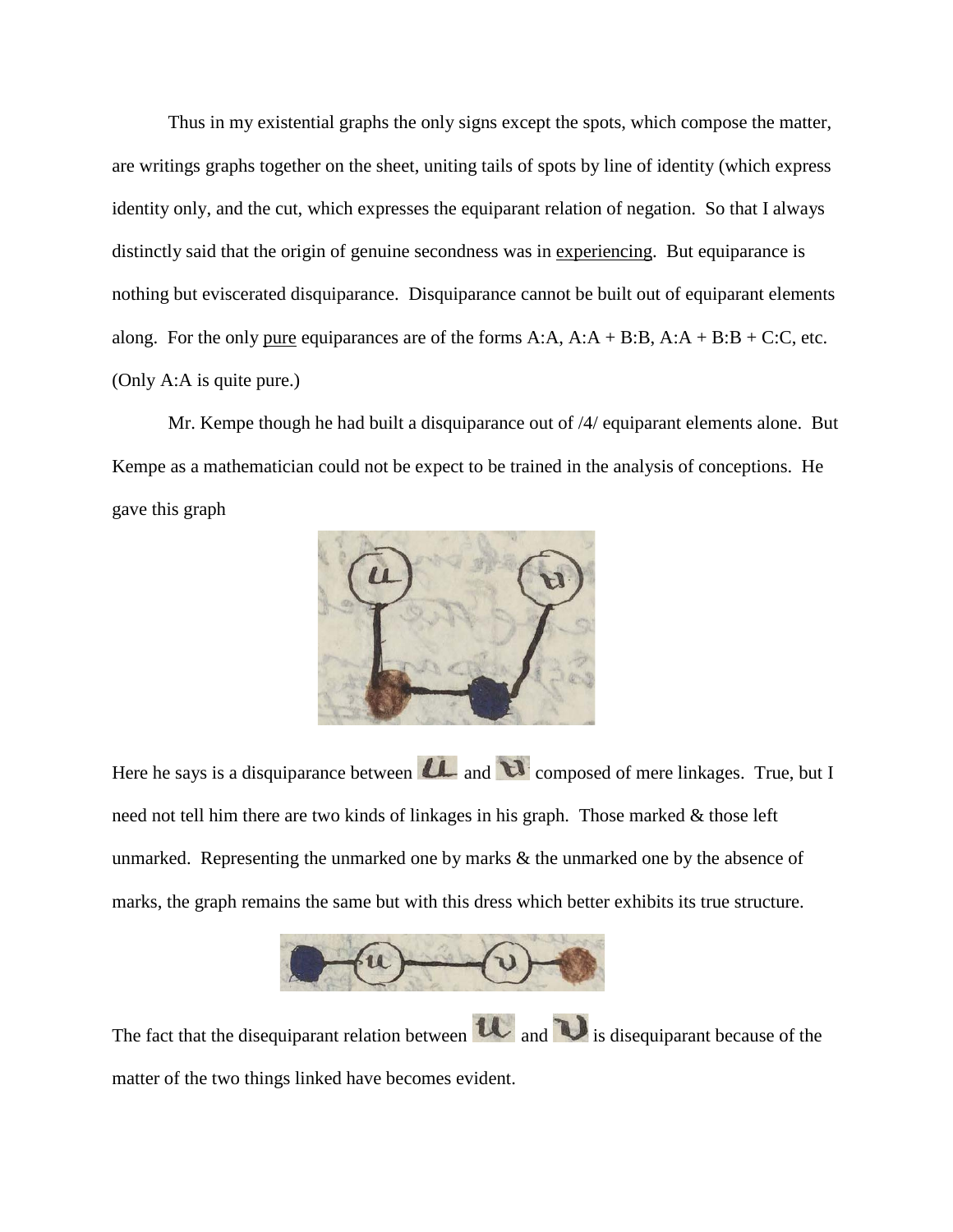Your  $E^{1}(x \beta | \gamma \infty)$  also expresses a disquiparant selection between  $\infty$  and  $\infty$ . What you imagine there is about this that is not a familiar phenomenon in dyadic relations it is hard to see. The only difference from Kempe's graph 9uless we look to the matter of the relations which makes your contention /5/ much more evidently weak) is that you have joined the brown and blue spots ( $\beta$  and  $\gamma$ ) by a different sort of link. The following graph exhibits all there is in the form.



Observe this a disquiparance between  $\mathbf{\hat{x}}$  and  $\mathbf{\hat{z}}$ , but it is evidently due to the matter and evidently is not composed of equiparances at all. For unless you take into account the difference between  $\beta$  and  $\gamma$  it is not a disquiparant relation; and if you <u>do</u>, it is composed of disquiparances.

If we look at the substance of the relations,  $\mathbb{H}(\chi \propto |\beta y)$  means that in whatever respect  $\times$  disagrees with  $\mathcal{Y}$  while there is no agreement between  $\propto$  and  $\beta$ , either  $\times$  agrees with some element <u>contained in</u>  $\beta$  or  $\gamma$  agrees with some element <u>contained in</u>  $\alpha$  — I don't think I should have any difficulty in persuading logicians that the relation between  $\sum_{n=1}^{\infty}$  and herein asserted is not composed exclusively of equiparant elements.

> Ever very faithfully C. S. Peirce

I will get at your letter just as soon as I can, I am only [corner torn off]. /6/ P. S. To sum up, what I assert to be the fallacy iof every attempt to show that an unsymmetical relation of out symmetrical relations exclusively, 9apart from the manifest